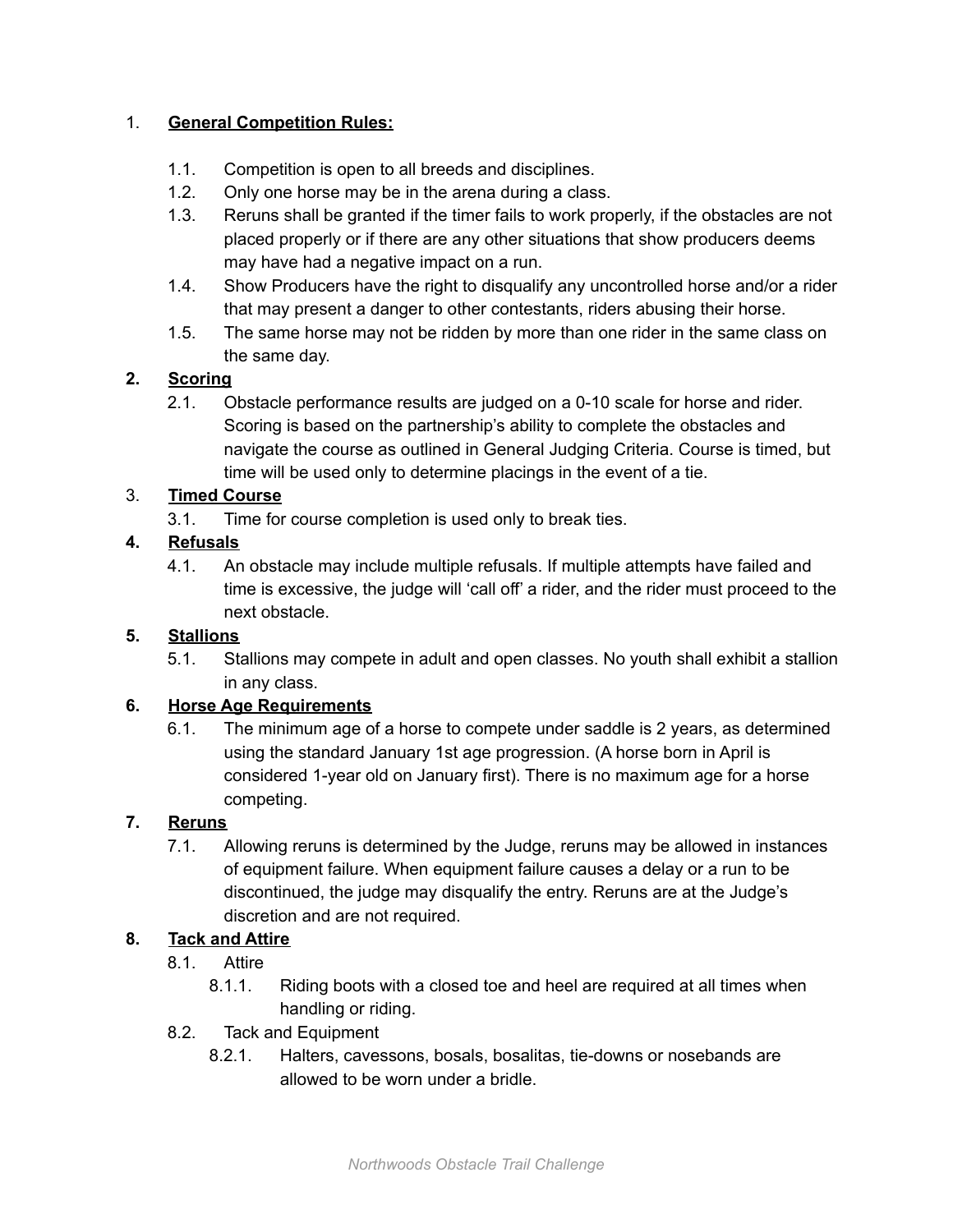- 8.2.2. Fly masks, ear protectors, nose nets are acceptable, noseband tightness rules apply and must not interfere with equipment.
- 8.2.3. Weighted reins, rein chains, or slobber straps are allowed on any style headstall/bit.
- 8.2.4. A horse may be ridden bitless with no penalty. Bitless headstalls that apply compressive pressure and mechanical hackamores are not allowed.
- 8.2.5. When a Curb strap is used, it may be natural, synthetic, or smooth flat chain. Curb straps will be adjusted to allow a minimum of two fingers flat between the chin and the strap.
- 8.2.6. Splint boots are recommended and allowed.
- 8.2.7. Youth must wear helmets at all times when mounted

# **9. Riders Meeting**

9.1. A riders meeting must be held before Trail Challenge starts to introduce the judge, to give a description of the course, to describe how the course will be judged, and to answer any questions riders might have before beginning the course. It is recommended all participants attend the riders meeting.

# **10. General Judging Criteria**

- 10.1. Negotiating the Obstacle
	- 10.1.1. Horse and rider teams should negotiate the obstacle with calmness and patience, moving safely through the obstacle, negotiating the obstacle with proper horsemanship, finesse and an appropriate rate of progress.
	- 10.1.2. Horse should proceed at the rider's cue without hesitation.
		- 10.1.2.1. Points will be deducted for spooking, disobedience, stepping away, prolonged hesitation, or refusal.
	- 10.1.3. Rider balanced and in control
		- 10.1.3.1. Points will be deducted for being unbalanced or out of control.
	- 10.1.4. Hands on Reins:
		- 10.1.4.1. Soft use of reins/bit will be rewarded. Reward rider that allows horse full use of his head, neck, and eyesight to negotiate obstacles, especially on the trail; hills, ravines, down-fall etc. Reward rider for using one hand on a leverage/shank bit effectively with finesse.
		- 10.1.4.2. Penalize use of reins/bit that cause horses to raise or throw their head up, gaping mouths, hollowed out backs etc.
		- 10.1.4.3. Reins may be held with one hand or two hands. Hands may be changed, and reins may be adjusted in a smooth manner as needed to maneuver through the obstacle. Reins may cross over and/or be bridged.
	- 10.1.5. A good attitude of the horse is most desirable.
		- 10.1.5.1. Points will be deducted for excessive swishing of the tail, pinning ears, pawing, kicking, ears flat back, bucking, biting, or opening their mouth and arguing with their rider.